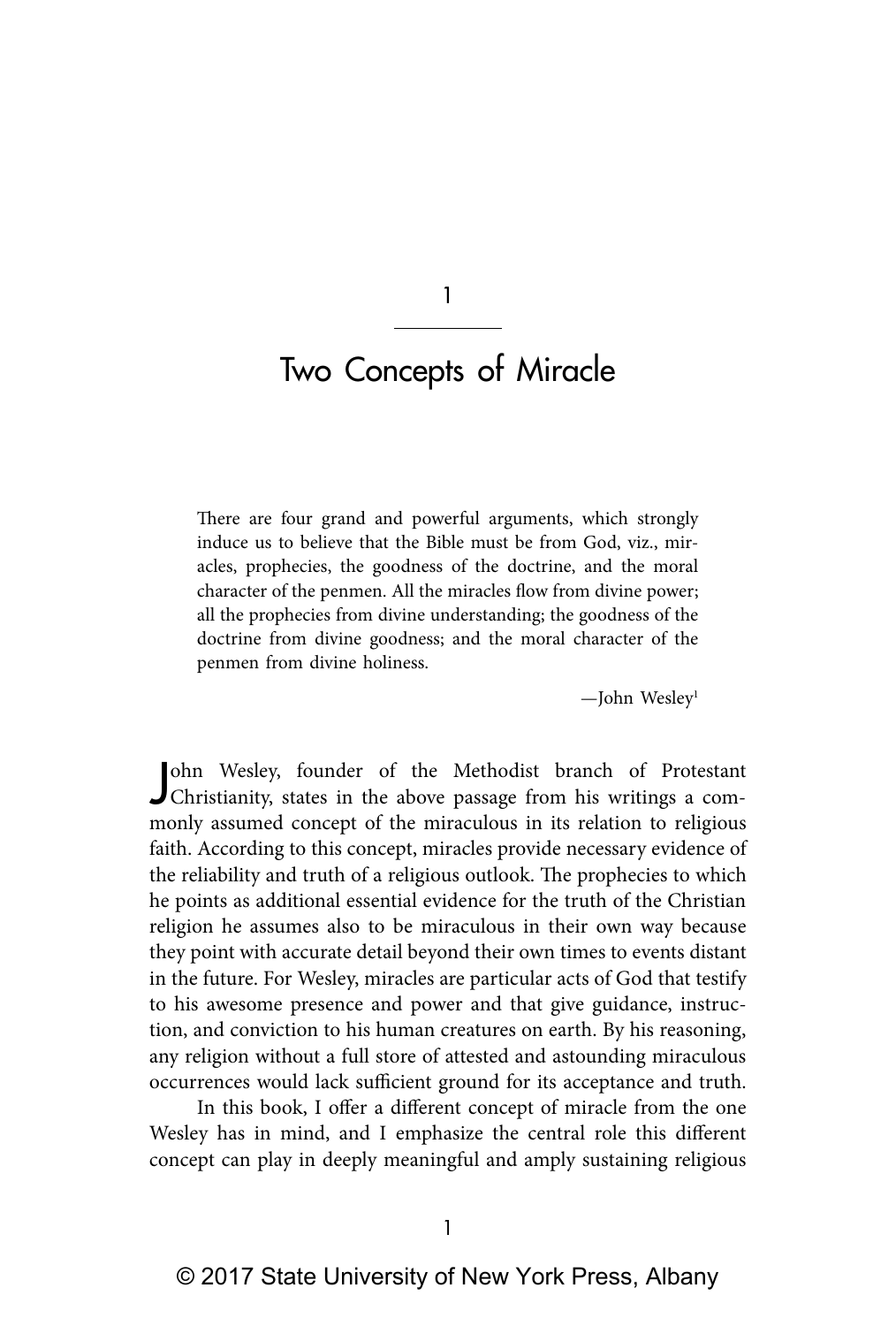faith. But before developing this concept in later chapters, I focus for the most part in this chapter on the view of miracles assumed by religious and nonreligious people alike—the view of it to which Wesley confidently alludes—and on the generally unquestioned major place of this view in various religious traditions.

Among numerous striking examples of this notion of what should rightly be regarded as a miracle is an example from the Hebrew Scriptures. A detailed explication of it can set the stage for what follows. The prophet Elijah denounces adherents of the Canaanite religion—with its focus on the god Baal, its presumed fertility god of sky, lightning, and rain—and challenges the prophets of Baal to a contest designed to show that Baal is a pretender to deity and not the true God of heaven and earth. Elijah invites the prophets of Baal to set up an altar to their god. He will do the same. The one who brings down fire from heaven on the altar and sets it ablaze will then be shown by that token to be the true God.

The prophets of Baal slaughter and dress a bullock, placing it on an altar underlain by piles of wood and surrounded by a trench. From morning to noon they cry out to Baal and perform ritual dances around the altar. As is their custom, they cut themselves with swords and lances, causing blood to gush out from their bodies. But there is no response from Baal; no fire swooshes down from the heavens to light the wood under the altar. Elijah begins raucously to mock the prophets of Baal, suggesting that perhaps their god is daydreaming, away on a journey, or asleep, and thus unable to attend to their pleas.

Elijah then builds his own altar with its trench and wood and sets a dressed bullock on it. He even pours copious amounts of water over the sacrifice and wood and allows the water to overflow the trench surrounding the altar. He then prays to the God of Israel, asking God to confirm by a miracle that he is indeed the true God, and that Israelites have grievously erred in worshipping Baal or including this god in their ceremonies because Baal is a false god, neither to be implored, nor feared, nor obeyed.

"Then," the passage recounting this event in the Book of I Kings reads, "the fire of the Lord fell and consumed the burnt-offering, and the wood, and the stones, and the dust, and licked up the water that was in the trench."<sup>2</sup> The people in attendance at this event fall on their faces and confess their fervent new commitment to the Israelite God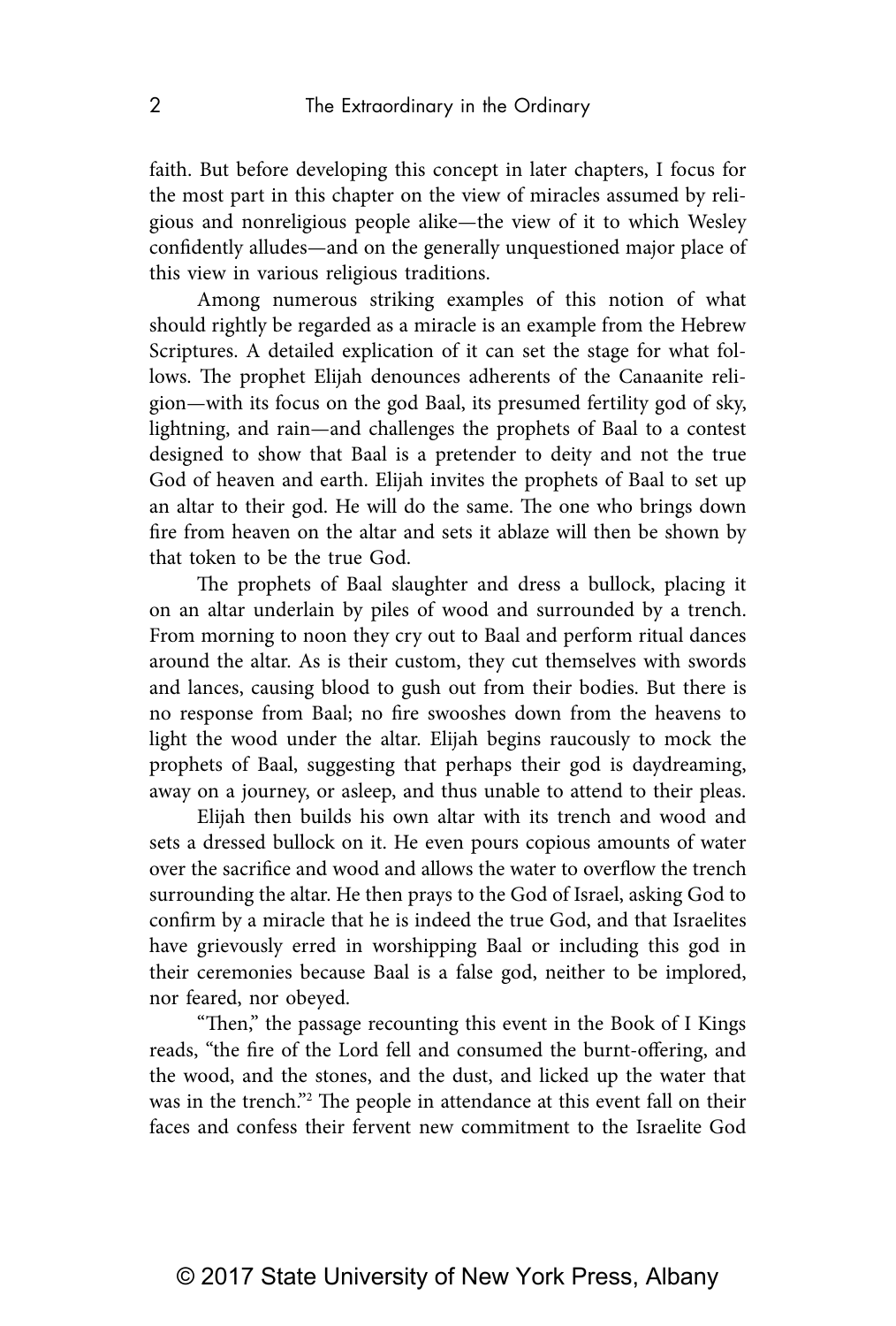as the one true God. The startling miracle has convinced them and left them with no other recourse. This story in the Hebrew Bible is a vivid example of the conventional concept of miracle in its relation to religious faith. To a significant extent, such faith is said to rest upon and to be confirmed by extraordinary miraculous events believed to be direct acts of divine intervention into ordinary affairs of the world.

In this chapter, I stress in some detail how deeply rooted is the conviction in many religious traditions and among many if not most of their adherents that miracles of the sort recounted in the story about Elijah and the prophets of Baal are essential features of those traditions. If the truth of the miracle accounts in these traditions is not accepted, or so this kind of thinking goes, then the traditions themselves are left without essential support and convincingness. The traditions as a whole are thus said to stand or fall with the truth or falsity of their accounts of miraculous interventions into and consequent astounding interruptions of the normal course of events. I call this idea the *conventional* view of the nature and role of miracles.

In the succeeding chapter in I Kings, however, there is another story suggesting a different way of thinking about miracles. It is one to which I want to devote my attention in the following chapters of this book. In the present chapter, I continue to offer more discussion and explication of the usual view, but I want at least in passing to refer to the suggestion of a different view conveyed by this second story. In this story, Elijah is fleeing for his life from his Israelite enemies, led by their apostate king, Ahab, and his wife, Jezebel. He feels forsaken and alone and in fear for his life. The Lord comes to Elijah in a cave in which he has hidden himself and asks him what he is doing there. Elijah answers that he has tried to carry out his prophetic mission of calling the children of Israel back to faith in God as their one true Lord, but that they are now pursuing him with the intent to kill him. He is in a mood of dark despair.

God commands Elijah to ascend to a holy mountain and await his instructions. While he remains in the cave, a rushing wind erupts that causes the rocks around him to stir and even to break in pieces. A rumbling earthquake shakes the earth, and an intense fire begins to rage. But the voice of the Lord was in *none* of these stupendous events. Instead, it is contained in "a still small voice" sounding within Elijah himself.<sup>3</sup> Hearing it, he abruptly rises and moves to the entrance of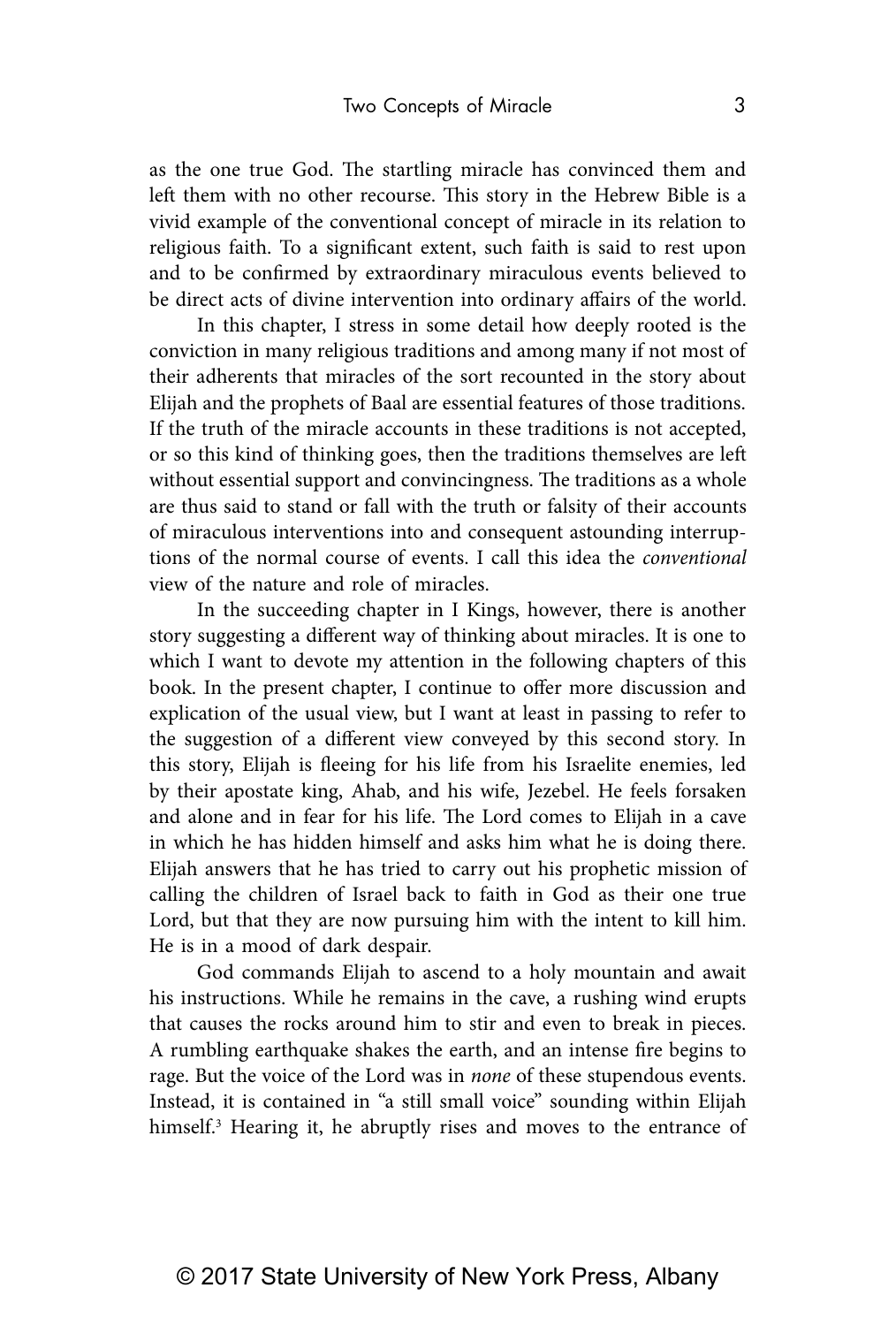the cave with restored resolution and new confidence in the promise of his prophetic mission.

This still small voice, I suggest, can be construed as the symbol of a contemplative, openhearted spirit that is able to attend to the natural, everyday events of the world—not just those of a highly unusual or unfathomable character—with empowering religious insight, faith, and conviction. Experience of the authentically miraculous can in such cases lie in keen discernment of the profound religious significance of commonplace things and occurrences. *Here the familiar is the constant and convincing field of miracle*. It becomes such by cultivation of inward ways of experiencing, recognizing, and responding to the ordinary things of the world. This abiding sense of the miraculous does not require astonishingly strange happenings or radical interruptions of the usual courses of events. It is recognition of the extraordinariness of the ordinary when the latter is encountered in a radically receptive and discerning manner.

I argue that religious faith of an entirely adequate and wholly contemporary sort—one that does not presuppose ancient cosmological beliefs or credence given to accounts of miracles implying or resting on those beliefs—can grow out of, be sustained, and be continuously enriched by mindful openness to quotidian miracles, the abundant miracles of everyday life. I provide examples of this kind of miracle in the chapters to come. Profound awareness of the religious significance of such everyday miracles lies at the heart of another type of faith of a wholly naturalistic, this-worldly sort. I give to this faith the name of Religion of Nature and have written about it in earlier books.<sup>4</sup>

Other types of religious naturalism share in this general outlook as well. And even the more traditional forms of religion can be awakened to new life and meaning when this second sense of miracle is given a more central, if not the central, role. I should note that attention to this second sense of miracle is not entirely lacking in those traditions, even though it is generally accorded secondary importance when compared with the first sense.

But I anticipate and digress, struck for the moment by the contrast between the two very different accounts of Elijah's experiences, the second of which I interpret as alluding to the central theme of this book. Let me now return in this chapter to further discussion of the widely assumed concept of the character and role of miracles in their relation to religious outlooks and convictions.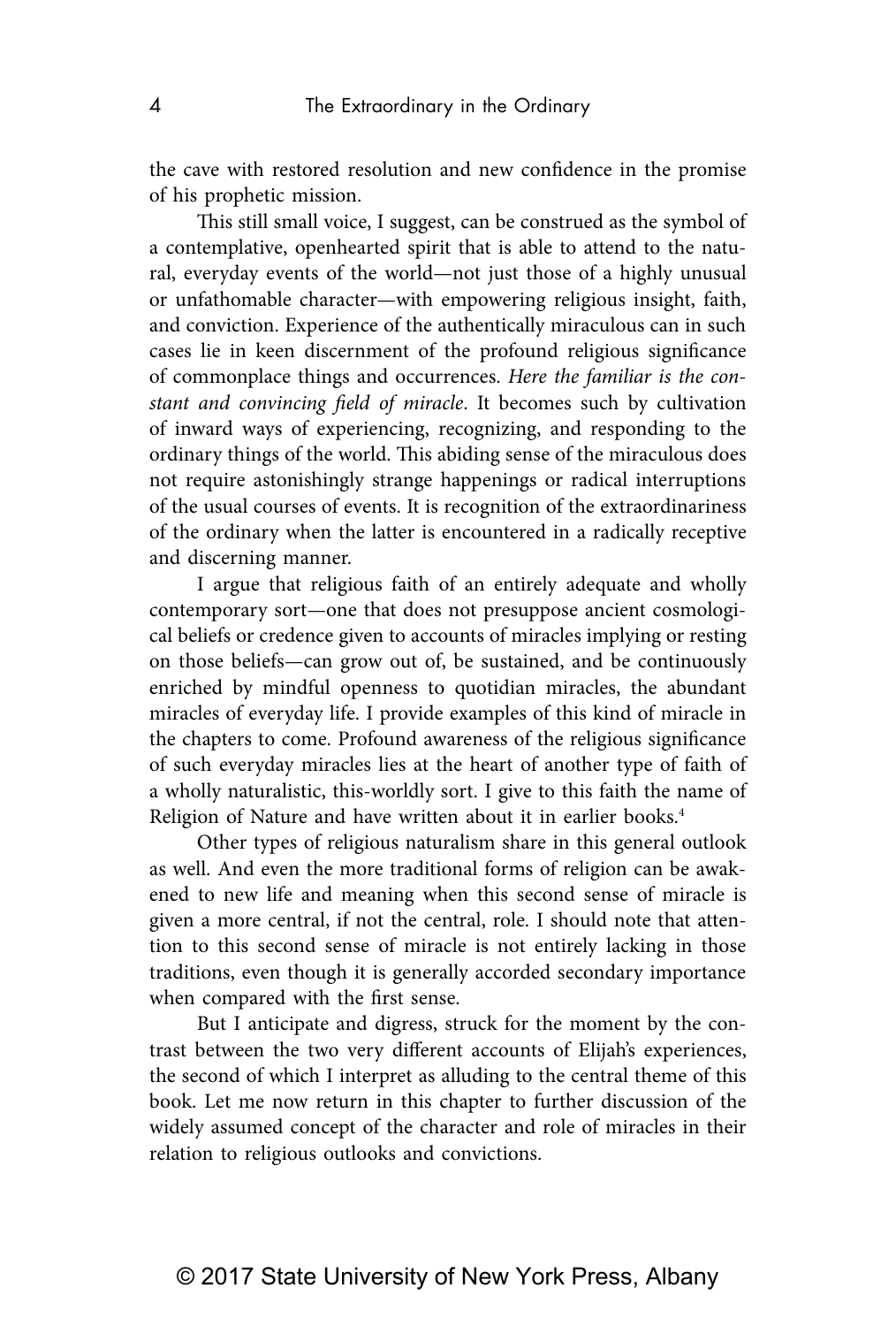## Miracles in the Abrahamic Traditions

If we continue to attend to the Hebrew Bible, we can note that its pages are pervaded with accounts of miracles in the conventional sense of that term. These miracles are usually accorded a key importance in the unfolding of the Hebrew Bible's religious vision. Among numerous examples of this fact are God's enabling Noah, his family, and creatures of the earth to survive a worldwide flood; Abraham's experience of cutting a covenant with God and becoming the father of the future Jewish people; Jacob's wrestling with an angel on one occasion and observing a magnificent stairway to heaven on another; the call of Moses by the God of the Burning Bush; the plague of locusts and the Passover in Egypt; the parting of the sea to allow the Jewish escape from bondage in Egypt and passage toward the Promised Land; and the descent of manna from heaven to feed the Israelites in their long journey through the Sinai peninsula.

Other notable miracles are the arrest of the sun's course to make more time for a close but finally successful battle with a Canaanite tribe in Palestine; Joshua's causing the walls of the city of Jericho to collapse by a divinely appointed miracle; and Isaiah's awesome vision of the Lord high and lifted up in the temple. The miraculous eight-day flame despite insufficient consecrated oil in the temple at the time of the Maccabees that is recounted in extra-biblical Jewish books such as the Mishnah and Talmud is another example of an outstanding miracle in the Jewish tradition. All of these and similar events are seen as critical evidences of the guiding and sustaining actions of God in the history of the Jewish people. The conventional concept of miracle plays a fundamental role in the development of their traditional religious outlook on the world.

In the Christian New Testament, Jesus is said to be born of a virgin as the consequence of her impregnation by the spirit of God; a dove descends from heaven at his baptism, with an announcement of his intimate relation to God the Father; he performs numerous miracles—such as healing the sick, the blind, and infirm; enabling his disciple Peter to walk on the water; feeding the multitudes out of a small supply of food; turning water into wine; and raising Lazarus after he had been dead for four days.

Such miracles are claimed to be essential signs of Jesus's divine call to his messianic ministry and of the coming into the world of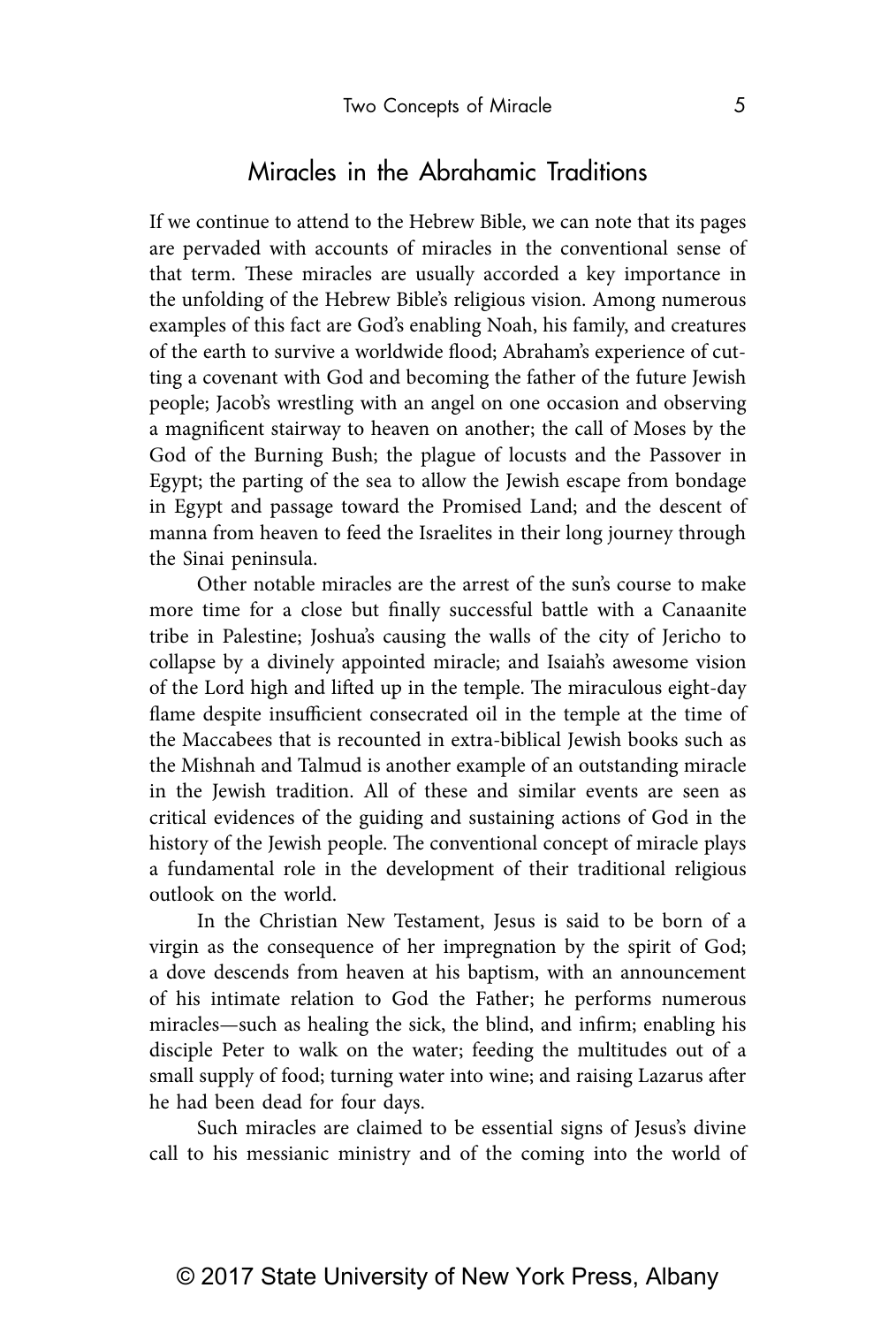the Kingdom of God as the accompaniment of his ministry. Moreover, there is Jesus's mysterious transfiguration on the mountain that discloses his true nature to his disciples; his astonishing resurrection from the dead three days after his crucifixion; his subsequent appearances to some of his disciples and followers; and his visible ascent into heaven.

Also recounted in the New Testament are such miracles as the sudden appearance of the risen Christ to Saul on the road to Damascus that transforms him from a persecutor of the Christians to an apostle now named Paul; the Day of Pentecost (fiftieth day after Passover), on which the Holy Spirit descends upon the followers of Christ and they are miraculously enabled to speak in many different languages; and Peter's instruction by God in a dream to allow Gentiles to become Christians without first requiring them to be circumcised and observe other aspects of the traditional Jewish law.

These and other miracles of what I am calling the conventional sort are central aspects of the then-emerging and crystallizing Christian tradition. The resurrection of Jesus from the dead is claimed by Paul in one of the canonical epistles to be the pivotal event of that tradition when he announces that if Christ is not raised from the dead, his own faith and that of all his fellow Christians is entirely in vain. Jesus's miraculous resurrection provides necessary confirmation, he asserts, of hope for the resurrections of all of them into newness of life after their own deaths.<sup>5</sup>

If we turn to the religion of Islam, we find that three miracles of the conventional sort also play a basic role in Muslims' outlook on themselves and the world. Muslims contend that the central confirming miracle of their tradition is the existence of the Holy Qur'an. Muhammad recited the Qur'an day after day in the marketplace, and it was later transcribed into a book. To the Muslim, the book containing these recitations is supremely beautiful and awesomely inspiring.<sup>6</sup> And yet it was authored by Muhammad, who is believed to have been unable either to read or to write.<sup>7</sup> This would clearly have been impossible, or so the Muslims claim, had the ultimate origin of the Qur'an not originated in Allah as its supernatural source and inspiration. This is indeed what the Qur'an and revered Islamic traditions proclaim in their account of how Muhammad was instructed to commit to memory and publicly recite what an angel of Allah transmitted to him over successive nights in a dark cave.<sup>8</sup>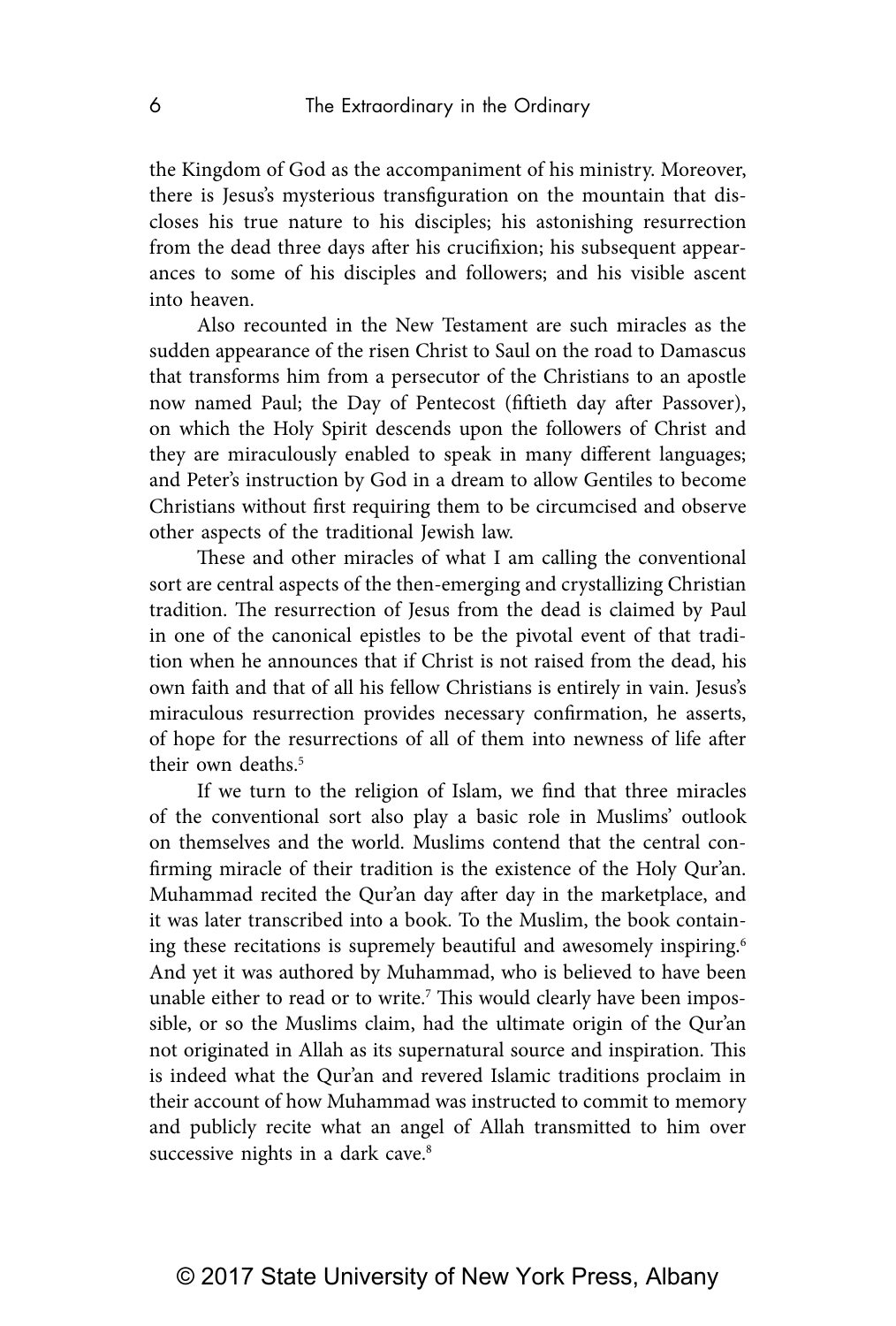A second major miraculous occurrence is briefly recounted in the Qur'an but greatly amplified in subsequent accounts. This is Muhammad's nighttime ascent into heaven, where he communes with renowned Jewish and Christian prophets and with Allah Himself.<sup>9</sup> This journey is for Muslims crucial evidence of Muhammad's divine call to be the seal of the prophets and to present Allah's consummatory revelation to humankind. It is a miracle of the conventional sort as I have described it—an extraordinary breakthrough into the ordinary course of events.

The third miracle held to be of central importance to dedicated Muslims and the eschatological confirmation of the truth of their faith is the promise of their being raised from the dead on the other side of this life and being brought into a lush garden with flowing water springs and many other highly desirable features, there to abide forever.10 As with Paul's proclamation to Christians in the New Testament, the hope of miraculous resurrection into everlasting life in a glorious new realm presided over by Allah is a central aspect of the Islamic religious outlook.

Muhammad was not a routine miracle worker like Moses or Jesus. But the Qur'an endorses many of the miracles recorded in the Hebrew Scriptures. It also affirms the Gospel accounts of the miraculous birth of John the Baptist to a barren mother and to a father well advanced in age, and of Jesus's birth by the Virgin Mary.<sup>11</sup> It does not, however, accept the idea of Jesus as God in human flesh. The Christian acclamations of the miracle of the Incarnation and of the doctrine of the Trinity are anathema to Muslims and rejected as flagrantly idolatrous. Jesus for Islam is a great prophet but only a human being. The same is true for them of Muhammad, the greatest of Allah's prophets.

Thus, miracles of the conventional kind figure importantly in Judaism, Christianity, and Islam. They are relied upon as providing essential support for the claims to truth of those three traditions. In the next section, I reflect briefly on the role of miracles of this kind in two prominent religions that developed to the east of Palestine and the Arabian Peninsula: Hinduism and Buddhism.

### Miracles in Hinduism and Mahayana Buddhism

Miracles in the conventional sense of the term are associated for the most part in Hinduism and Mahayana Buddhism with beings that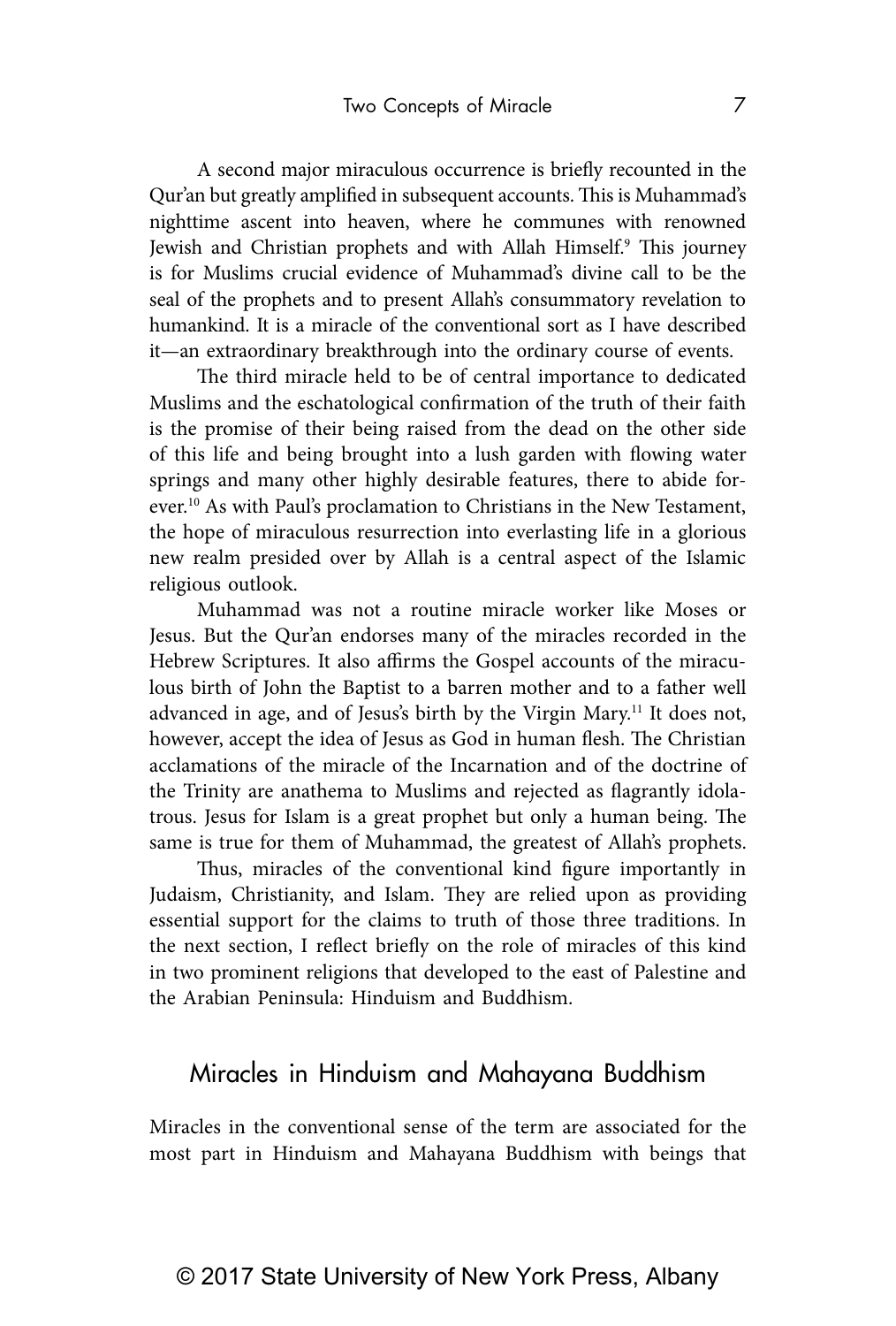fall under the class of what are called in Sanskrit *avatars*. Avatars are manifestations of supernatural beings in earthly form. As such, they are capable of performing astounding miracles of many different sorts as signs of their unearthly origin. In this section, I make mention of Krishna, an avatar of the Hindu god Vishnu, who has the leading role in the *Bhagavad-gita*, 12 and the avatar-like earthly appearance of the celestial Bodhisattva in a basic text of Mahayana Buddhism. The miraculous acts or disclosures of both of these beings serve for many faithful Hindus or devoted Mahayana Buddhists as essential evidence of these beings' supernatural origins and otherworldly natures as well as of the saving truths of the religious traditions in which the beings figure centrally.

In chapter 11 of the *Bhagavad-gita*, the warrior Arjuna, having been instructed by Krishna (in the guise of his charioteer) about his true nature as the Supreme Lord, asks Krishna to further exhibit his nature by revealing his universal form. This universal form can only be disclosed by a miracle, and the miracle is for Arjuna the final confirmation of Krishna as Lord of the universe in all of its forms over all the ages of its existence. Krishna's miracle of self-revelation to Arjuna can only be described with allusive imagery in the words of the text but is seen in its fullness by "divine eyes" given graciously if fleetingly to Arjuna.13 Some suggestion of the fearsome majesty of the miraculous disclosure is contained in these passages translated from the text:

Arjuna saw in that universal form unlimited mouths and unlimited eyes. It was all wondrous. The form was decorated with divine, dazzling ornaments and arrayed in many garbs. He was garlanded gloriously, and there were many scents smeared over his body. All was magnificent, all expanding, all unlimited. This was seen by Arjuna.

If hundreds of thousands of suns rose up at once into the sky, they might resemble the effulgence of the Supreme Person in that universal form.

At that time Arjuna could see in the universal form of the Lord the unlimited expansions of the universe situated in one place although divided into many, many thousands.<sup>14</sup>

Krishna also ominously announces that in his universal form he is "Time…destroyer of the worlds."15 Experiencing all of this, Arjuna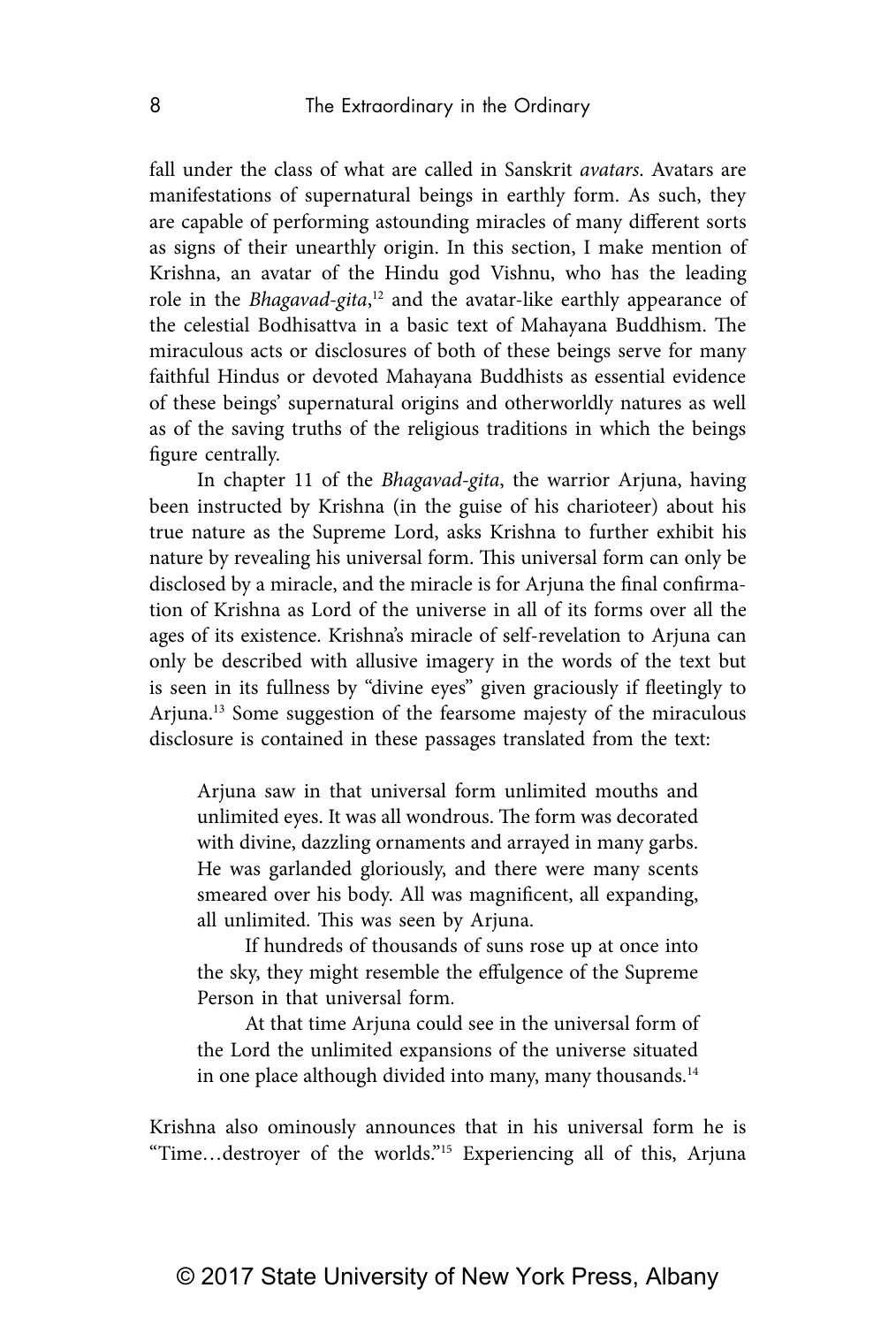says to Krishna, now revealed beyond any question as avatar of the all-pervading God Vishnu, "I can no longer maintain my equilibrium. Seeing Your radiant colors fill the sky and beholding Your eyes and mouths, I am afraid."<sup>16</sup>

The miracle of Krishna's revelation has made him quake with trepidation and awe. In the following chapter of the *Bhagavad-gita*, Arjuna inquires of Krishna what the proper mode of responding to his transcendent, all-encompassing majesty should be. He is told that he should be a devotee of Krishna in the mode of *bhakti-yoga*, that is, throughout his life he should worship and serve Krishna as the sacred manifestation and earthly form of Vishnu. The miraculous vision will thus serve to reorient and transform his life. This vision is a striking example in Hindu literature of miracle in the conventional sense. It can be compared with the similar examples of the awesome revelation of God in the temple, recounted in the Book of Isaiah,<sup>17</sup> with the miraculous disclosure of the true nature of Jesus to his disciples in the transfiguration narratives of the Christian gospels,<sup>18</sup> and with Muhammad's nocturnal ascent to heaven and visit with other prophets in the presence of Allah.

The revelation to Arjuna is also analogous in some ways to the story of the celestial Bodhisattva's descent to earth and to his miraculous deeds while on earth in the Mahayana Buddhist text the *Lalitavistara* that I discuss next. In both cases, a transcendent divine being makes itself known by its miraculous incarnation, disclosures, and involvements in the affairs of the world. In the Christian case, there is but one such incarnation for all time, but in Hinduism and Mahayana Buddhism there are many. In the *Bhagavad-gita*, for example, Krishna explains that he appears "in every millennium" and that he does so "in order to deliver the pious and to annihilate the miscreants, as well as to reestablish the principles of religion."19

The *Lalitavistara* Buddhist text is in Sanskrit and dates in its present form to perhaps the third century CE, but it is a compilation of earlier documents, some of which may reach back to the early years of the Buddhist religion.<sup>20</sup> It is a story about how the celestial Bodhisattva became the historical Buddha and how he reached final enlightenment after long years of arduous preparation. He then began his ministry of spreading the truth of Buddhism throughout the world. The celestial Bodhisattva descends to earth by being inserted into the right side of the womb of Queen Maya, wife of an opulent and majestic king. (We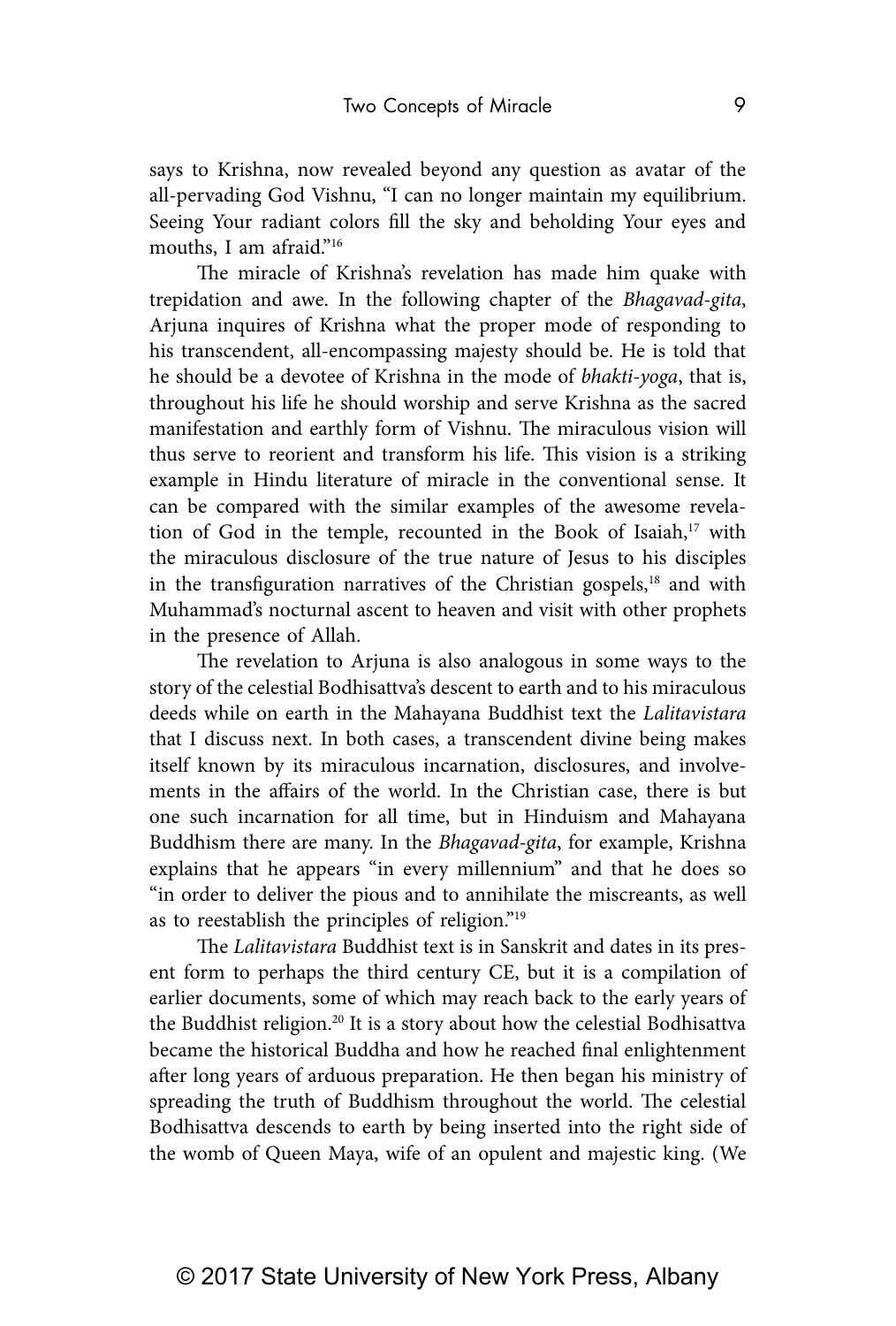are reminded here of gospel accounts of the miracle of Jesus's virgin birth.) The Bodhisattva's celestial origin is shown by the miracles attending his birth and the many miracles he performs in his youth. The latter include feats of wrestling, where his merely touching his opponents throws them to the ground; his hurling a dead elephant a great distance with his toes; his solving complex mathematical problems with ease; and his stringing a great bow that no one else has been able to string.

When the future Buddha leaves his pleasant life in the palace of his father the king and begins his quest for enlightenment, his path is strewn with miracles of many different sorts. The gods of heaven bear witness to his austerities, and his seat of awakening under the Bodhi Tree is resplendent with miraculous displays. Miracles of healing throughout the earth attend his experience of enlightenment, and he sets in motion the Wheel of Dharma as he decides to teach his first disciples and begin the process of spreading the truth of Buddhism over the land. This Buddha is no mere human being. He is a celestial Lord in human disguise. His life is surrounded by miracles bearing witness to his celestial origin and nature. Such miracles are only to be expected in the view of Mahayana Buddhists. Without them, evidence of the Buddha's religious character and authority would be greatly diminished.

The examples of miracles I have cited here range from texts of Judaism, Christianity, and Islam to a central text of Hinduism and a pivotal one of Mahayana Buddhism. The examples chime in with Wesley's allegation that miracles in the conventional connotation of this term play a critical role in the expression and confirmation of his own form of faith. Miracles of this sort in religions of both the West and the East have a wondrous quality that evokes shock and surprise, and often shuddering dread. They stand in stark contrast to life's familiar, usual, predictable course of events. They stoutly defy run-of-the-mill, mundane explanations. They are thought to be radical interventions into or striking upsettings of the ordinary character of things. They are regarded as inexplicable in principle unless acknowledged as abrupt breakings into the natural order from without by some sort of worldtranscending being.

Such miracles are believed to provide necessary disclosures and confirmations of the transcendent being's reality, character, purpose, and relation to the ordinary world, and especially of its care and con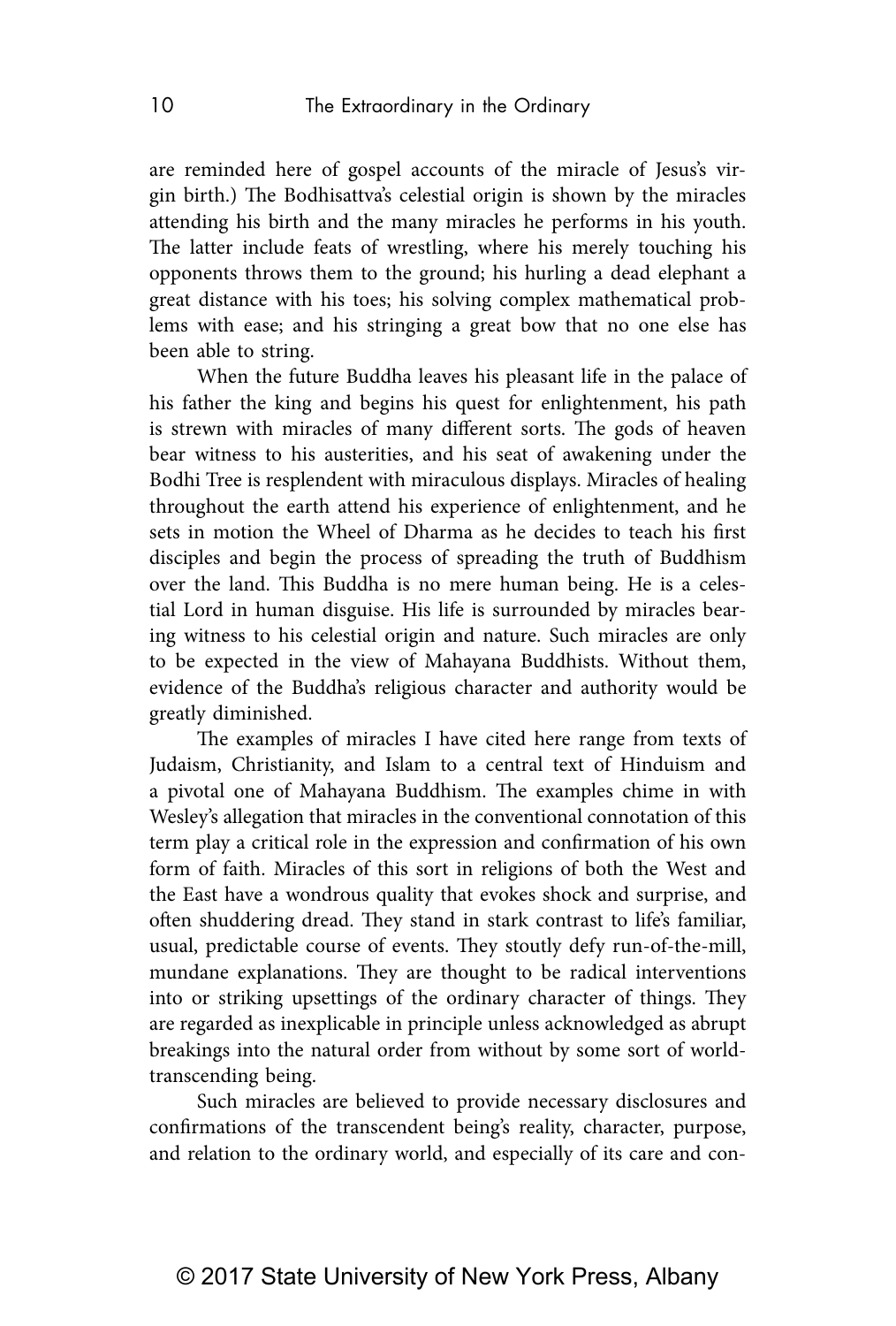cern for members of the religious tradition or group whose faith is centered on this being as the ultimate source of proper religious understanding, support, judgment, and transformation. The conventional concept of miracle also applies to astonishing experiences thought to be produced by actions or influences of gods, goddesses, demons, or other kinds of presences or powers radically different in their character from the familiar things of earthly life and experience. Actions of demons may be believed to produce miracles of a nefarious kind, but the miracles I have been discussing here are salutary in their intention and effects. So we need to distinguish good miracles from evil ones. And we should note that good miracles are sometimes if not often required in religious traditions to ward off the effects of evil or demonic ones.

My focus in this section has been on miracles of the good sort and on them as conventionally conceived. It has also been on religious views that are oriented around some sort of transcendent divine being, such as Yahweh, the cosmic Christ, Allah, Krishna-Vishnu, or the celestial Bodhisattva. In the next section, I consider the question of why belief in miracles of the conventional (and mainly good) sort has been so prominent in religious traditions of this kind and why it continues to be prominent in the outlooks of large numbers of contemporary adherents to these traditions.

## Why Miracles Are Prominent in Religious Traditions and Outlooks

The central place of miracles in the kinds of religious tradition I referenced in the previous section can be accounted for in several different ways. The first way relates to the very idea of a transcendent divine being and its crucial connection with human well-being. If one believes in such a being, as did Elijah in the story of his contest with the prophets of Baal, it only stands to reason that a God such as Yahweh would make himself miraculously known to his human subjects on occasions where he chooses to manifest his power and glory in some captivating manner, to lay out the path of their salvation, to decisively repudiate and bring under judgment certain human actions and commitments (such as the Israelites' temptation in Elijah's time to worship the false god Baal), or to provide guidance and succor for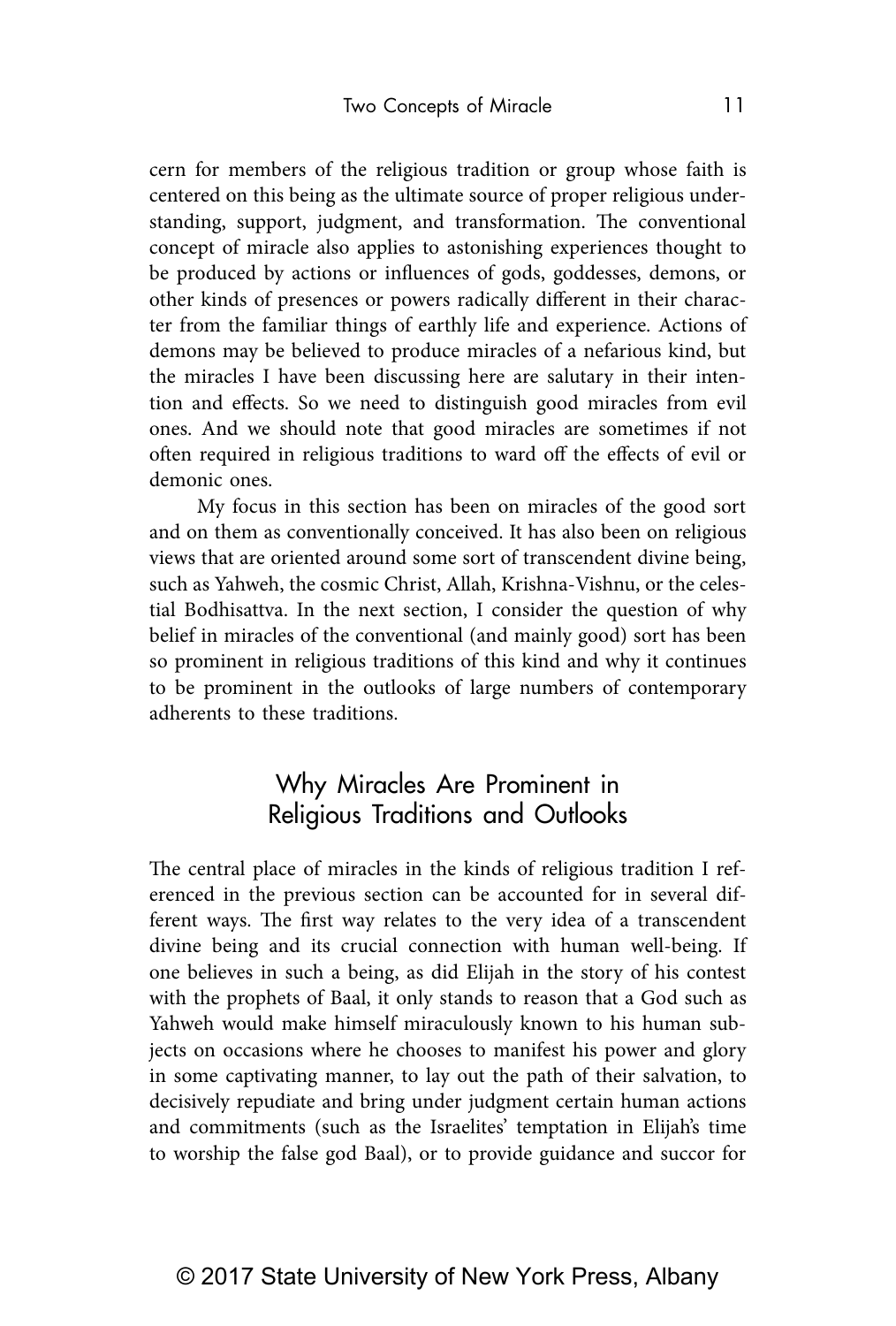humans in times of dire need. Yahweh's deliverance of the Jews from their bondage in Egypt, Jesus's divinely directed healing ministry, and the other miraculous acts and events accompanying his time on earth would fall under this first explanation, as would Allah's provision of the Qur'an, Krishna's revelation of his true nature in the *Bhagavad-gita*, or the celestial Bodhisattva's gracious descent to earth in order to bring liberation and enlightenment to the world in the *Lalitavistara*.

An image that comes to mind in this regard is one of humans huddling aimlessly and fearfully at the foot of a great wall. They have no hope of scaling it by themselves or benefiting from what might lie on the other side of the wall. They are in desperate straits without the aid of the divine being who resides there. They have no understanding of their nature and destiny as humans. They have no adequate guidance, aid, or resources with which to address and remedy their pitiable state of helplessness, misdirection, ignorance, suffering, and sin. They are in a state of malaise and despair. The widespread character of this state, together with our reluctance to acknowledge its depth and extent, is vividly described by novelist George Eliot in her brilliant novel *Middlemarch*:

[W]e do not expect people to be deeply moved by what is not unusual. That element of tragedy which lies in the very fact of frequency, has not yet wrought itself into the coarse emotion of mankind; and perhaps our frames could hardly bear much of it. If we had a keen vision and feeling of all ordinary human life, it would be like hearing the grass grow and the squirrel's heartbeat, and we should die of that roar which lies on the other side of silence. As it is, the quickest of us walk about well wadded with stupidity.<sup>21</sup>

The divine being is said miraculously to reach down to forlorn humans from the top of the imaginary wall, to raise them up, and to provide them with essential guidance and strength for the living of their lives. They are saved and convinced that they could only have been saved by that being's loving concern and decisive action for the sake of their deliverance.

Without this being's miraculous initiative of reaching over the wall to lift them up, instruct them, and empower them—or so they have come to believe—their plight would have been hopeless. Miracles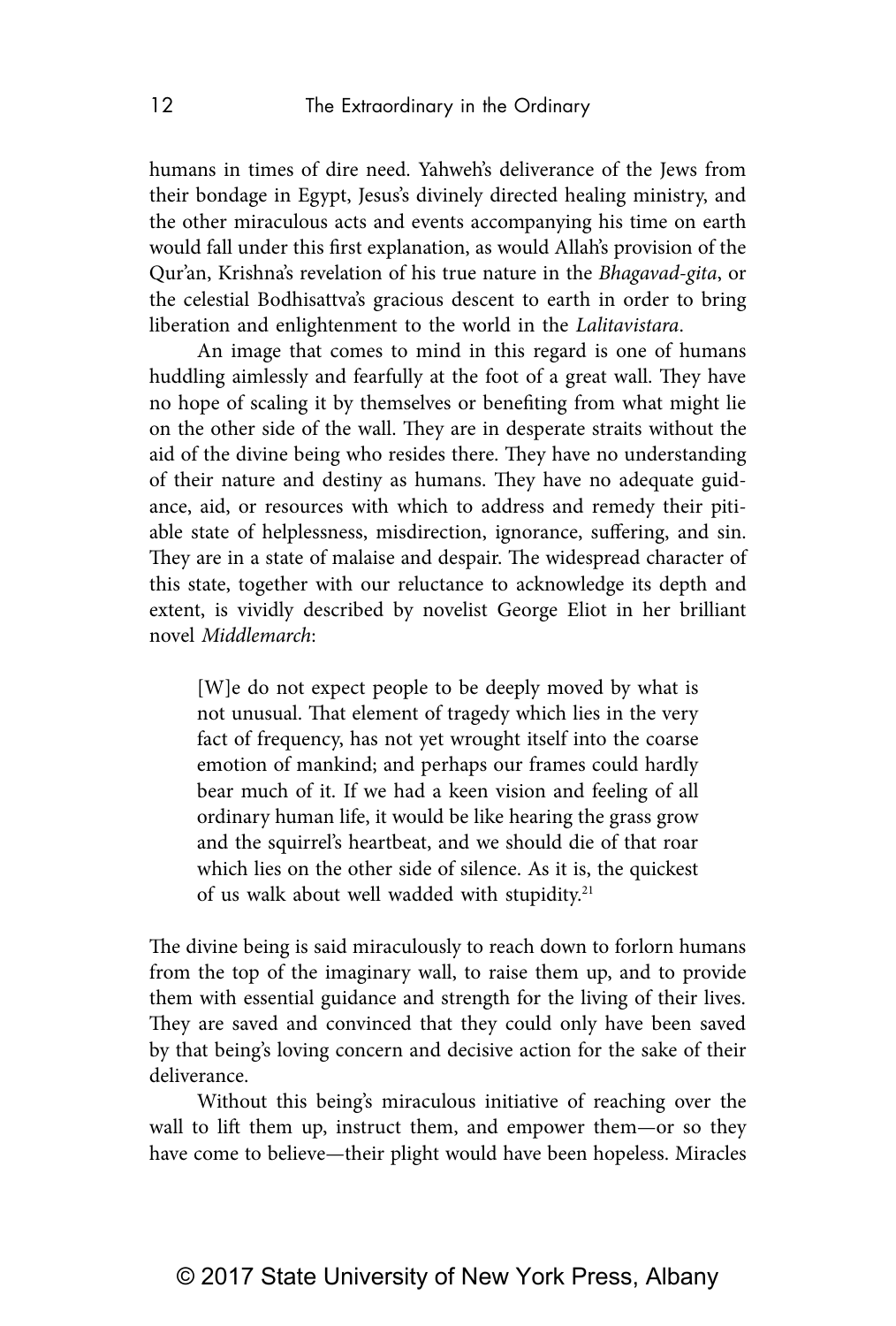are required in this way of thinking because without them there would be no recourse, no hope of salvation or fullness of life for humans. There would be no proper commitment to and no healing relationship with the ultimate source and sustaining power of the universe and of their creaturely lives.

In this picture, humans are incapable of going it alone. They depend crucially on the divine being's miraculous works. Without these works, they are lost. Miracles *have* to happen because there is no salvation apart from them. A person who is able to say, "I am saved by grace alone" must also confess, "I am saved by miracle alone"—miracle such as the divine deliverance from Egypt, the salvation made possible by the crucified and resurrected Christ, the definitive revelation of the Qur'an, the life-transforming manifestation of the all-pervading Vishnu, or the Bodhisattva come compassionately to earth to set spinning the saving Wheel of Dharma.

A second way of accounting for belief in miracles of the conventional sort is that to acknowledge something as strange, wonderful, and inexplicable as a miracle is to make it in that manner *explicable*. It is to provide an explanation for its occurrence that makes sense in the context of belief in a transcendent divine being that rules the world, is in constant concourse with it, and normally resides in another world where the possibility of such occurrences would be unsurprising and commonplace. This belief is especially easy to account for when people live in a pre-scientific culture where comprehensive laws of nature, such as those ushered in by the scientific revolution of the West, have not been formulated or brought to the fore. Theirs is already a precarious world full of many mysterious, unpredictable occurrences. They know nothing, for example, of El Niño's or La Niña's effects on temperature, winds, and jet streams when they experience droughts, storms, or seasons of bitter cold. And they have no knowledge of plate tectonics to account for earthquakes or volcanic eruptions. They are naturally inclined to yearn and pray for miraculous intervention when fearing for destructive effects of such phenomena on themselves, their loved ones, their villages, or their cities. The phenomena themselves may be seen as divinely appointed miracles of punishment and judgment, thus being rendered revelatory and explicable in this fashion.

However, to view such occurrences as miraculous or as calling for miraculous intervention and aid may no longer be deemed plausible or necessary once the prospect of being able to account for things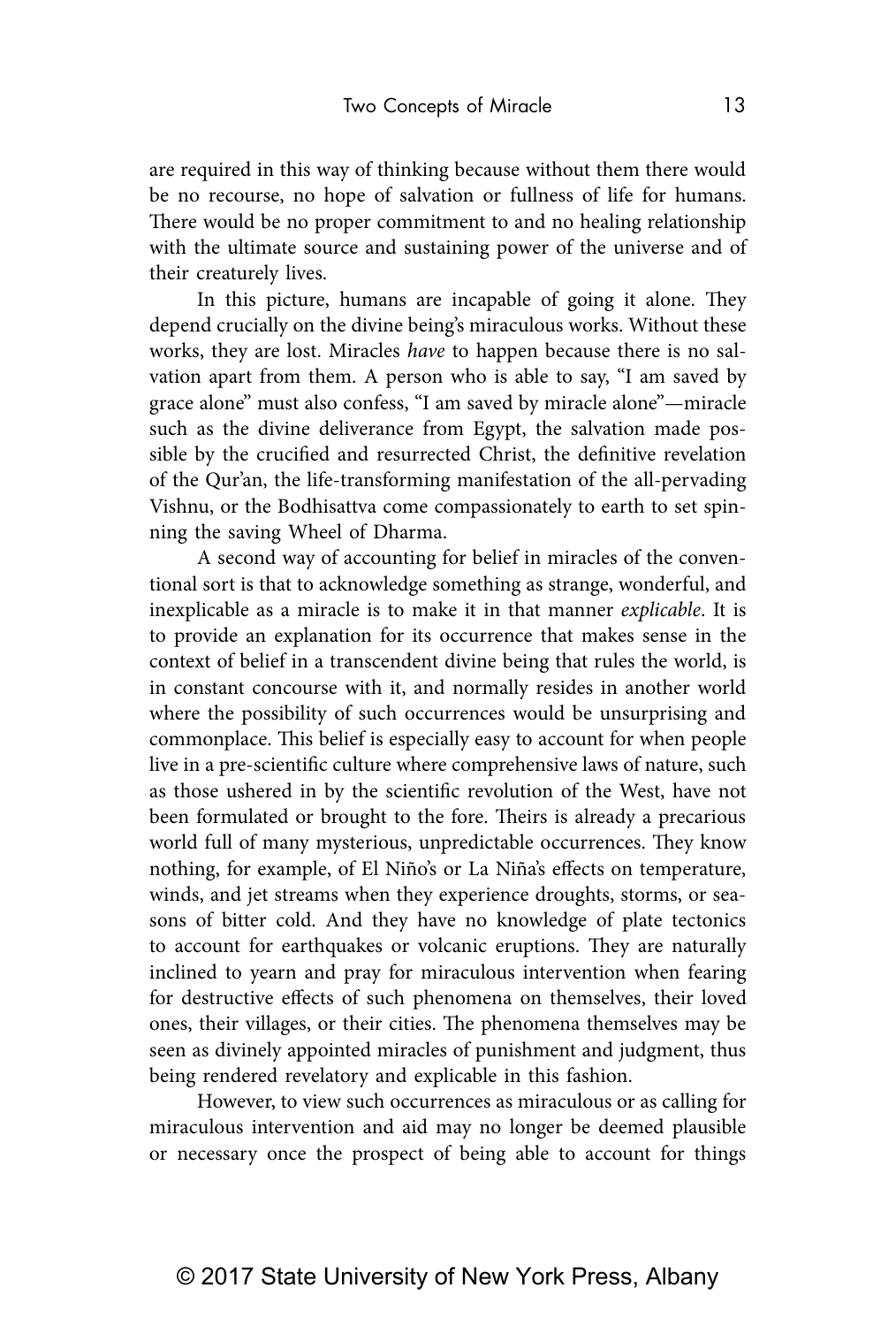scientifically, making them regular and predictable instead of capricious and mysterious, has taken hold of thought and imagination. In this revised vision of the world, what may at one time have seemed inexplicable is now at least in principle open to scientific investigation and explanation. As such, it can promise the boon of being made subject to human utilization and control instead of requiring some kind of miraculous explanation or remedy. Scientific knowledge and human technology can increasingly replace what may formerly have been thought to call for miraculous intervention and aid. Advances in the etiology and treatment of medical conditions in today's world can be cited as one telling example. Darwinism's theory of natural selection, thereby accounting for the diversity of life forms on earth without need for special divine creations, is another. Acknowledgement of something as requiring miraculous intervention for its resolution in one cultural context can thus be quite normal, while in another it becomes increasingly outmoded, unnecessary, and unbelievable.

Nevertheless, many people in today's scientific culture, which is steadily becoming global, persist in believing in miracles of the conventional sort and in dealing with some happenings in these terms. Why is this the case? My answer to this question includes a third way of accounting for belief in such miracles. In brief, the answer is that hope for miraculous occurrences may become especially urgent in times of more personal or individual kinds of distress and need than the more general ones described in the first two modes of explanation. It arises when scientific techniques and other usual approaches seem hardly adequate.

A mother whose child is in the hospital with what is likely to be a fatal injury or disease may pray fervently for a miracle of the child's healing. An addict may despair of ever being rid of his or her addiction without some kind of divinely bestowed miracle and may constantly pray for such a miracle to take place. Previous human interventions and numerous times in detoxing centers have not helped. In such a time of need, perhaps God will perform a miracle of healing and grant the gift of finally enduring motivation and resolve. The addict cleaves to this hope. One can easily multiply such examples: the father who constantly fears for the fate of his son fighting on a faraway, extremely dangerous battlefield and prays for a miracle of divine protection; the mother who is anxious about her young son or daughter having to walk daily to and from school in a drug-infested, crime-ridden neigh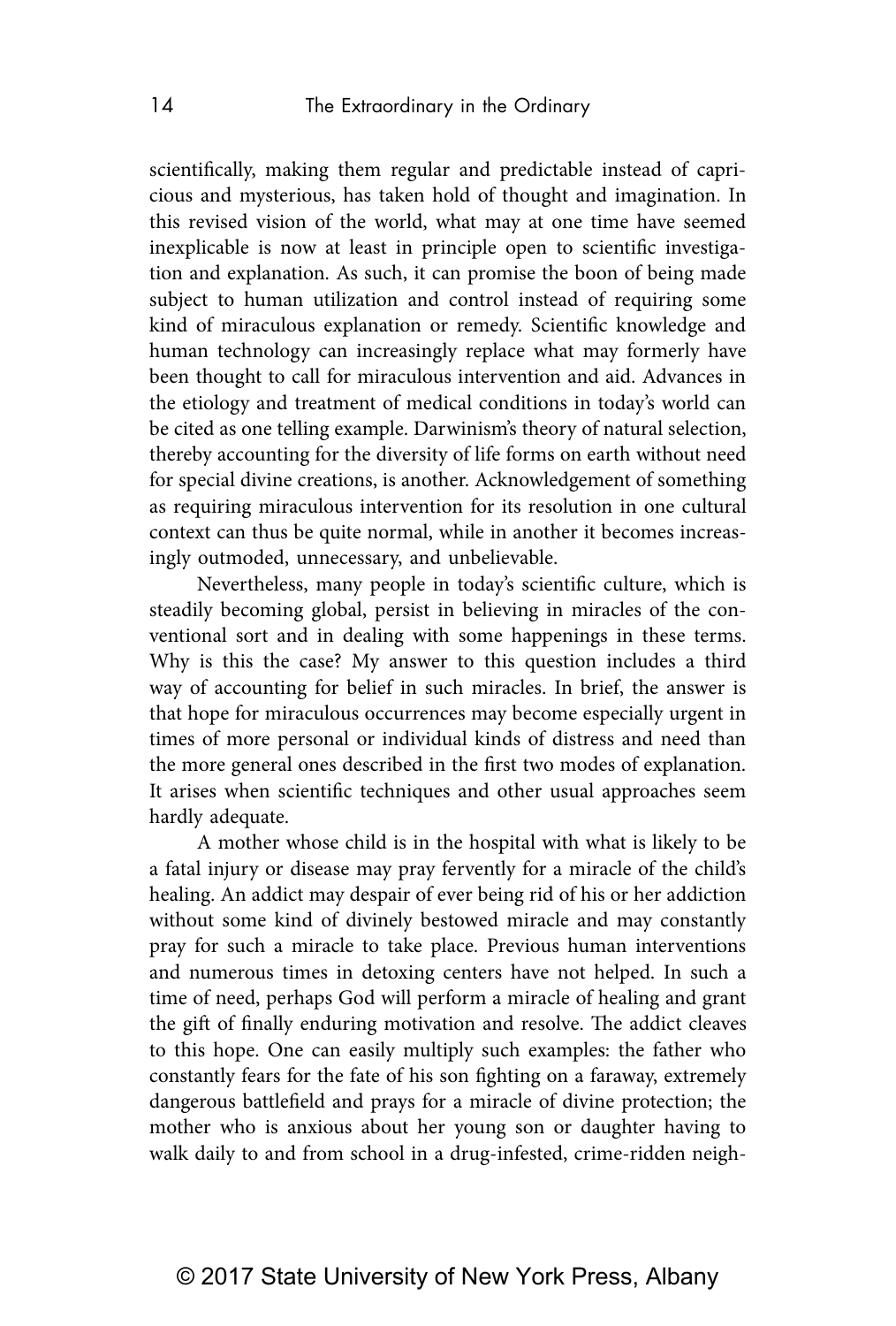borhood; the man or woman who has lost a job or has not been able to find one and is hungry, homeless, and depressed. Will God not intervene with miraculous saving grace and power? Such people may earnestly pray for miracles because of their sense of desperate need for a particular kind of protection or resolution. For them, science and technology cannot speak adequately to this need. Their hope for a miracle of the conventional kind is readily understandable.

People in such situations or just in general may also yearn for a miraculous afterlife in which the cares, concerns, sufferings, and anxieties of this life are left behind, both for themselves and for those they love. The mother with a sick child hopes that if the child's life is not saved in this world, it will be saved forever in another. The father has the same hope for his endangered son; the inner-city mother for her imperiled children; and the addict for a life beyond the grave where his or her destructive, enslaving craving is no more. Even in our modern age, ardent hope for the miracle of an afterlife of unthreatened, deeply fulfilling serenity and bliss—one where loved ones will be forever reunited—is a fourth reason I can cite for the persistence of belief in miracles of the conventional sort.

British philosophical theologian F. R. Tennant has noted one possible way of reconciling continuing belief in miracles of the more or less conventional sort with the rise of the natural sciences and the radically different conception of the universe they have brought into being. The revised view of miracles he outlines is one in which divinely ordered miracles *do not run counter* to laws of nature as science describes them, but rather *make use* of these laws in such a manner as to produce miraculous occurrences that would not otherwise take place.

Tennant draws on the analogy of human technology, where astoundingly new things have been produced by human technology, a technology that does not violate but has found ways to put to surprising new uses the regularities of nature. Human examples would be the invention of wheeled vehicles, mechanical pumps, electric lights, wireless telegraphy, airplanes, spaceships, digital computers, pacemakers, and GPS satellites. The invention of the airplane is an excellent example of the sort of thing Tennant has in mind. In August 1908, after Wilbur Wright had given an impressive demonstration in Le Mans, France, of the ability of his and his brother's 1905 Wright Flyer to ascend, stay aloft, maneuver, and land, another aviation pioneer, Louis Blériot—who later was to be the first to cross the English channel in a quite different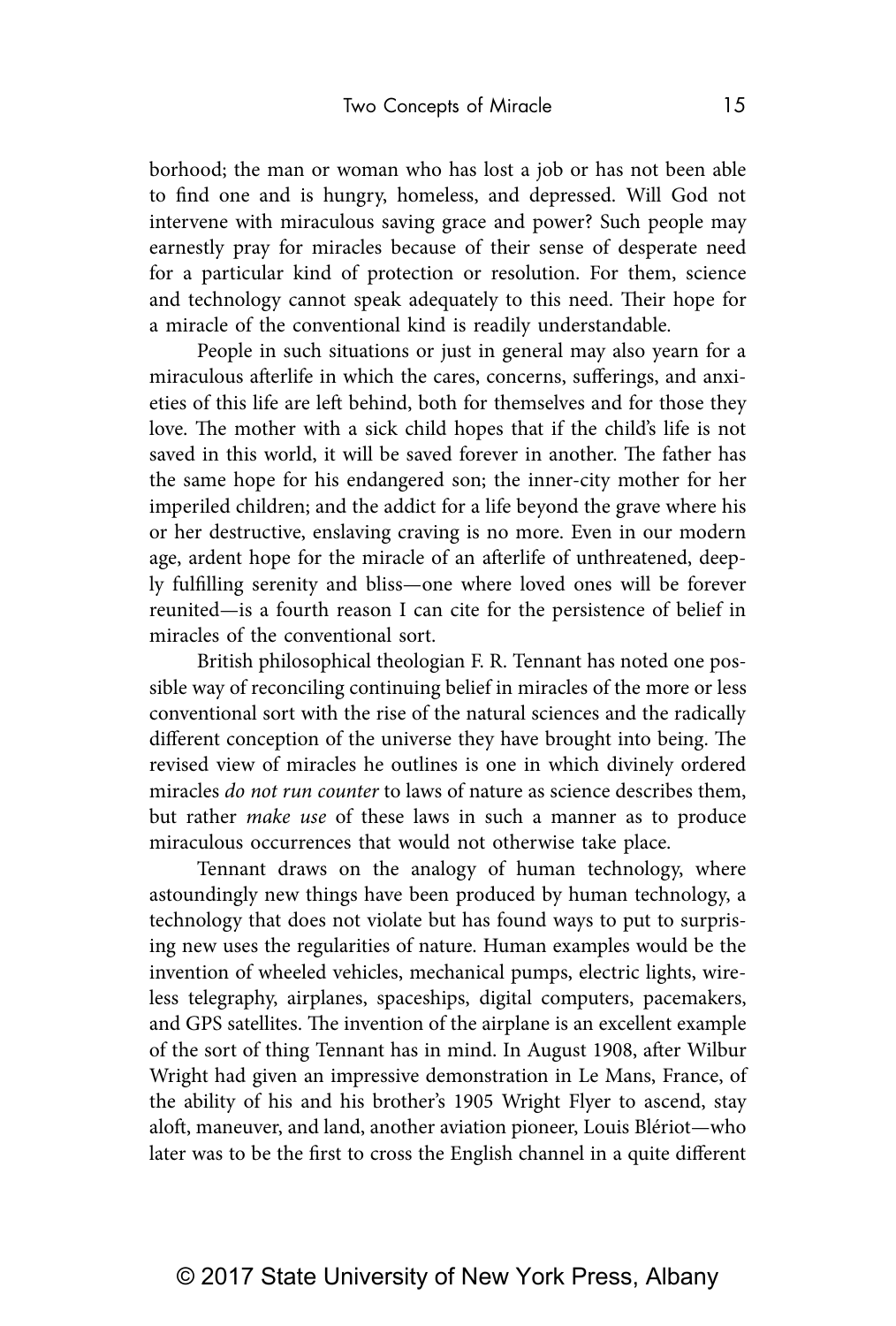plane of his own creation—could only exclaim, "C'est merveilleux!" "It's a miracle!" would not be a bad translation.<sup>22</sup> In similar fashion, Tennant suggests, God can perform special miracles by intentional, ingenious uses of these same regularities to fulfill his own purposes. He need not alter the laws of nature in doing so. It is, after all, a world of his creation.23

## Miracles of a Different Sort: Quotidian Miracles

The view of miracles noted by Tennant moves some distance in the direction of the view of them to be highlighted in this book because it requires no upsetting of the regular laws of nature, even though it appeals to a transcendent source of manipulation of those laws. What I want to emphasize, though, is the miraculous character of the events and things that lie around us on every side, a character that we can continually cultivate the ability to recognize and perceive. We may believe in the existence of a transcendent being or we may not. In either event, miracles of the routine and everyday can and should be constantly acknowledged and affirmed.

Our lives can be enriched and ennobled by this way of seeing and experiencing. We thereby can gain strength and awareness for living gratefully, courageously, and wisely. Most important, we can learn to contribute to the well-being of others through sharing with them in verbal expression and example a cultivated sensitivity to the diverse things of this world that are ordinary and routine and yet miraculous and awe inspiring, each in its own right and in its own distinctive manner. All of this can only happen when the jaded scales of habit are stripped from our eyes and the eyes of others, and when we learn together to see the world anew and as it amazingly is.

My now deceased mother exclaimed, when I visited her in Florida from my former teaching position in Colorado, "Every time you visit, you are to me brand new!" Every morning, when we awaken from our night's sleep, we can learn to greet our otherwise familiar world as something brand new. To be able to do so is to experience a fundamental kind of empowering and saving grace. It is to encounter, marvel at, and take to heart the innumerable striking instances of a different sort of miracle than the conventionally assumed kind. These daily miracles may be explicable and familiar in one way, but we can also learn to